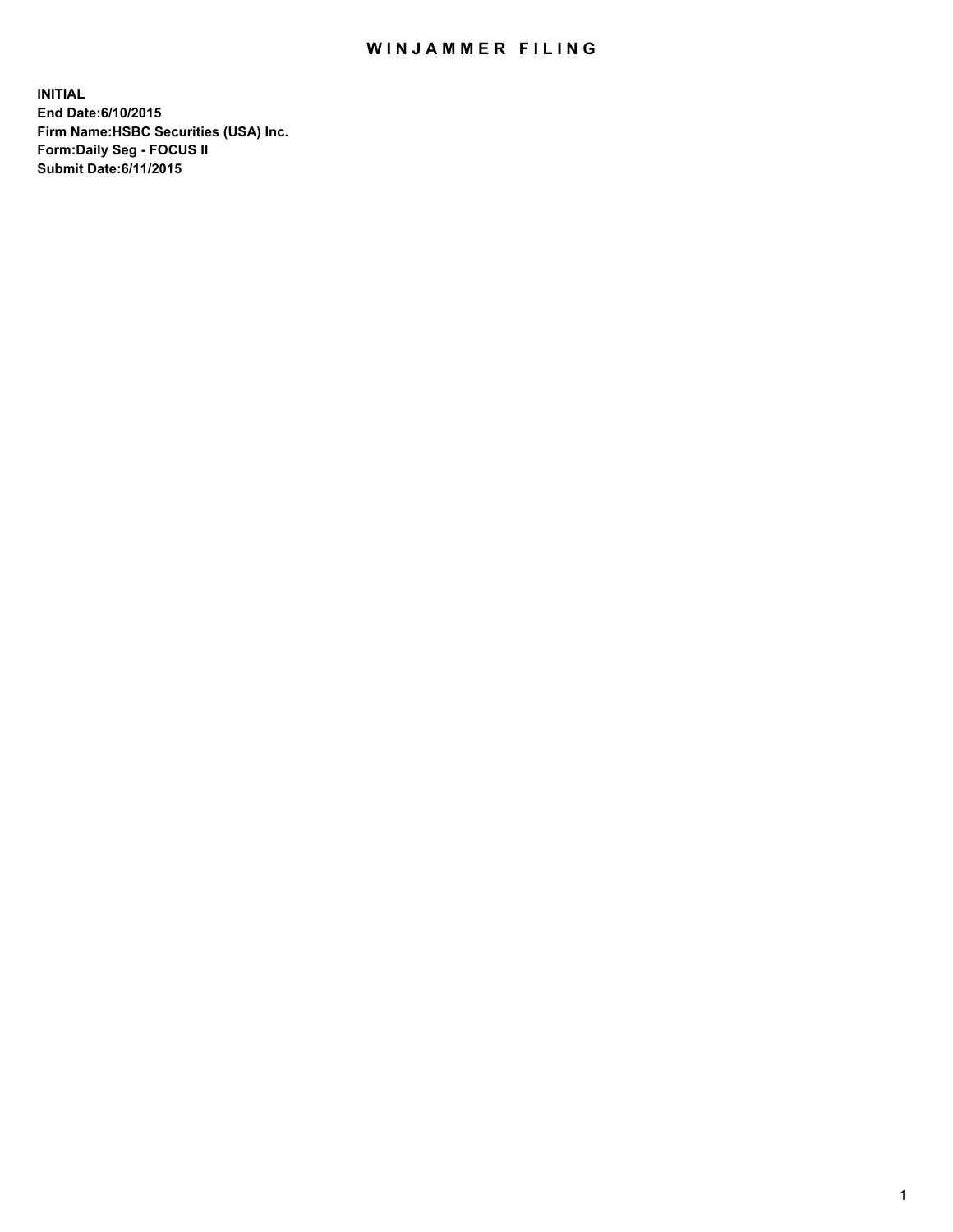## **INITIAL End Date:6/10/2015 Firm Name:HSBC Securities (USA) Inc. Form:Daily Seg - FOCUS II Submit Date:6/11/2015 Daily Segregation - Cover Page**

| Name of Company<br><b>Contact Name</b><br><b>Contact Phone Number</b><br><b>Contact Email Address</b>                                                                                                                                                                                                                          | <b>HSBC Securities (USA) Inc.</b><br><b>Steven Richardson</b><br>212-525-6445<br>steven.richardson@us.hsbc.com |
|--------------------------------------------------------------------------------------------------------------------------------------------------------------------------------------------------------------------------------------------------------------------------------------------------------------------------------|----------------------------------------------------------------------------------------------------------------|
| FCM's Customer Segregated Funds Residual Interest Target (choose one):<br>a. Minimum dollar amount: ; or<br>b. Minimum percentage of customer segregated funds required:%; or<br>c. Dollar amount range between: and; or<br>d. Percentage range of customer segregated funds required between: % and %.                        | 50,000,000<br>0 <sub>0</sub><br>0 <sub>0</sub>                                                                 |
| FCM's Customer Secured Amount Funds Residual Interest Target (choose one):<br>a. Minimum dollar amount: ; or<br>b. Minimum percentage of customer secured funds required:%; or<br>c. Dollar amount range between: and; or<br>d. Percentage range of customer secured funds required between:% and%.                            | 10,000,000<br><u>0</u><br>0 <sub>0</sub><br>0 <sub>0</sub>                                                     |
| FCM's Cleared Swaps Customer Collateral Residual Interest Target (choose one):<br>a. Minimum dollar amount: ; or<br>b. Minimum percentage of cleared swaps customer collateral required:% ; or<br>c. Dollar amount range between: and; or<br>d. Percentage range of cleared swaps customer collateral required between:% and%. | 70,000,000<br>00<br><u>00</u>                                                                                  |

Attach supporting documents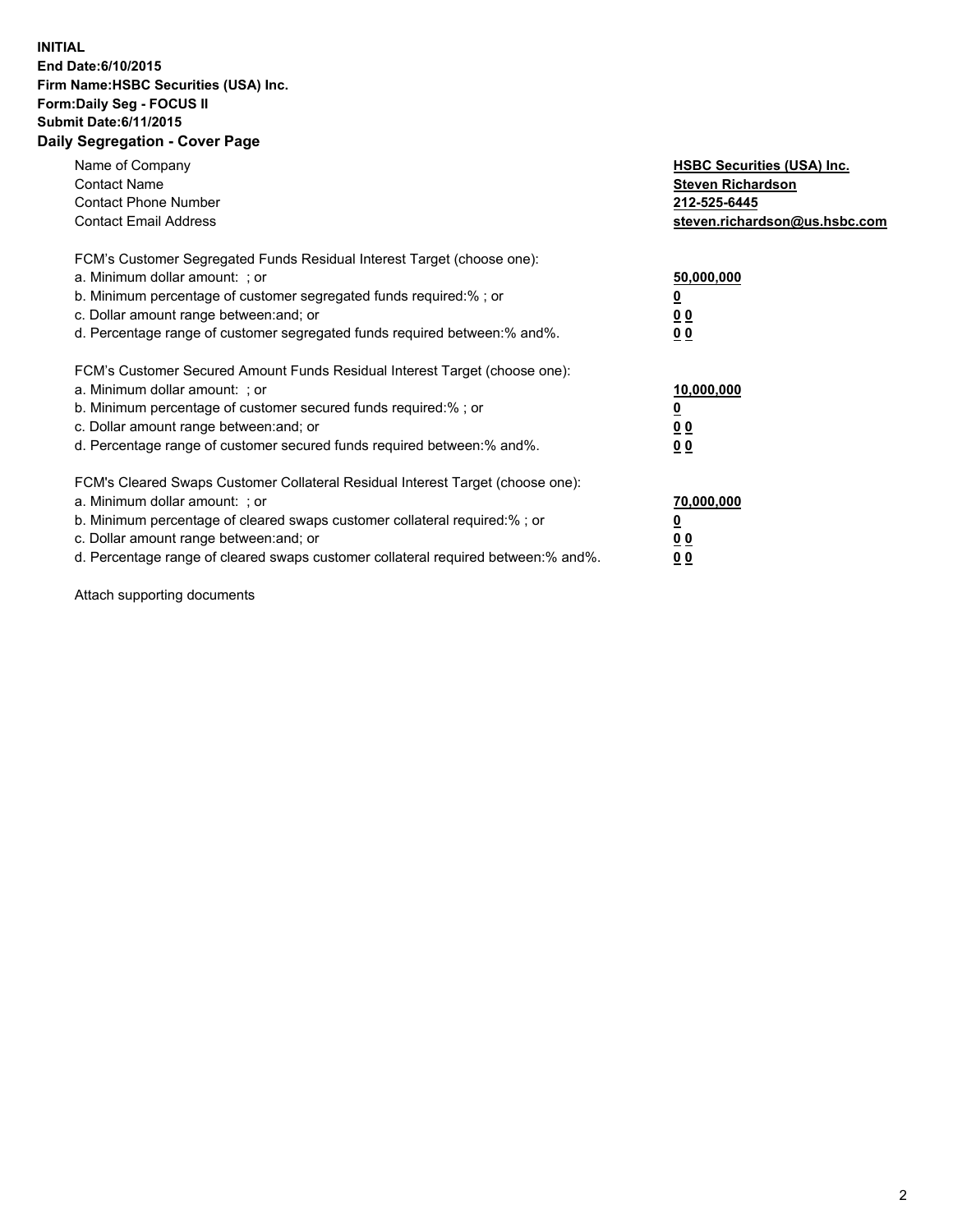**INITIAL End Date:6/10/2015 Firm Name:HSBC Securities (USA) Inc. Form:Daily Seg - FOCUS II Submit Date:6/11/2015 Daily Segregation - Secured Amounts**

|     | Dany Segregation - Secured Announts                                                         |                            |
|-----|---------------------------------------------------------------------------------------------|----------------------------|
|     | Foreign Futures and Foreign Options Secured Amounts                                         |                            |
|     | Amount required to be set aside pursuant to law, rule or regulation of a foreign            | $0$ [7305]                 |
|     | government or a rule of a self-regulatory organization authorized thereunder                |                            |
| 1.  | Net ledger balance - Foreign Futures and Foreign Option Trading - All Customers             |                            |
|     | A. Cash                                                                                     | 68,712,256 [7315]          |
|     | B. Securities (at market)                                                                   | 39,960,555 [7317]          |
| 2.  | Net unrealized profit (loss) in open futures contracts traded on a foreign board of trade   | 4,337,416 [7325]           |
| 3.  | Exchange traded options                                                                     |                            |
|     | a. Market value of open option contracts purchased on a foreign board of trade              | $0$ [7335]                 |
|     | b. Market value of open contracts granted (sold) on a foreign board of trade                | $0$ [7337]                 |
| 4.  | Net equity (deficit) (add lines 1.2. and 3.)                                                | 104,335,395 [7345]         |
| 5.  | Account liquidating to a deficit and account with a debit balances - gross amount           | 1,598,683 [7351]           |
|     | Less: amount offset by customer owned securities                                            | -1,598,683 [7352] 0 [7354] |
| 6.  | Amount required to be set aside as the secured amount - Net Liquidating Equity              | 104,335,395 [7355]         |
|     | Method (add lines 4 and 5)                                                                  |                            |
| 7.  | Greater of amount required to be set aside pursuant to foreign jurisdiction (above) or line | 104,335,395 [7360]         |
|     | 6.                                                                                          |                            |
|     | FUNDS DEPOSITED IN SEPARATE REGULATION 30.7 ACCOUNTS                                        |                            |
| 1.  | Cash in banks                                                                               |                            |
|     | A. Banks located in the United States                                                       | 30,748,950 [7500]          |
|     | B. Other banks qualified under Regulation 30.7                                              | 0 [7520] 30,748,950 [7530] |
| 2.  | Securities                                                                                  |                            |
|     | A. In safekeeping with banks located in the United States                                   | 39,960,555 [7540]          |
|     | B. In safekeeping with other banks qualified under Regulation 30.7                          | 0 [7560] 39,960,555 [7570] |
| 3.  | Equities with registered futures commission merchants                                       |                            |
|     | A. Cash                                                                                     | $0$ [7580]                 |
|     | <b>B.</b> Securities                                                                        | $0$ [7590]                 |
|     | C. Unrealized gain (loss) on open futures contracts                                         | $0$ [7600]                 |
|     | D. Value of long option contracts                                                           | $0$ [7610]                 |
|     | E. Value of short option contracts                                                          | 0 [7615] 0 [7620]          |
| 4.  | Amounts held by clearing organizations of foreign boards of trade                           |                            |
|     | A. Cash                                                                                     | $0$ [7640]                 |
|     | <b>B.</b> Securities                                                                        | $0$ [7650]                 |
|     | C. Amount due to (from) clearing organization - daily variation                             | $0$ [7660]                 |
|     | D. Value of long option contracts                                                           | $0$ [7670]                 |
|     | E. Value of short option contracts                                                          | 0 [7675] 0 [7680]          |
| 5.  | Amounts held by members of foreign boards of trade                                          |                            |
|     | A. Cash                                                                                     | 61,744,425 [7700]          |
|     | <b>B.</b> Securities                                                                        | $0$ [7710]                 |
|     | C. Unrealized gain (loss) on open futures contracts                                         | 4,337,416 [7720]           |
|     | D. Value of long option contracts                                                           | $0$ [7730]                 |
|     | E. Value of short option contracts                                                          | 0 [7735] 57,407,009 [7740] |
| 6.  | Amounts with other depositories designated by a foreign board of trade                      | 0 [7760]                   |
| 7.  | Segregated funds on hand                                                                    | $0$ [7765]                 |
| 8.  | Total funds in separate section 30.7 accounts                                               | 128,116,514 [7770]         |
| 9.  | Excess (deficiency) Set Aside for Secured Amount (subtract line 7 Secured Statement         | 23,781,119 [7380]          |
|     | Page 1 from Line 8)                                                                         |                            |
| 10. | Management Target Amount for Excess funds in separate section 30.7 accounts                 | 10,000,000 [7780]          |
| 11. | Excess (deficiency) funds in separate 30.7 accounts over (under) Management Target          | 13,781,119 [7785]          |
|     |                                                                                             |                            |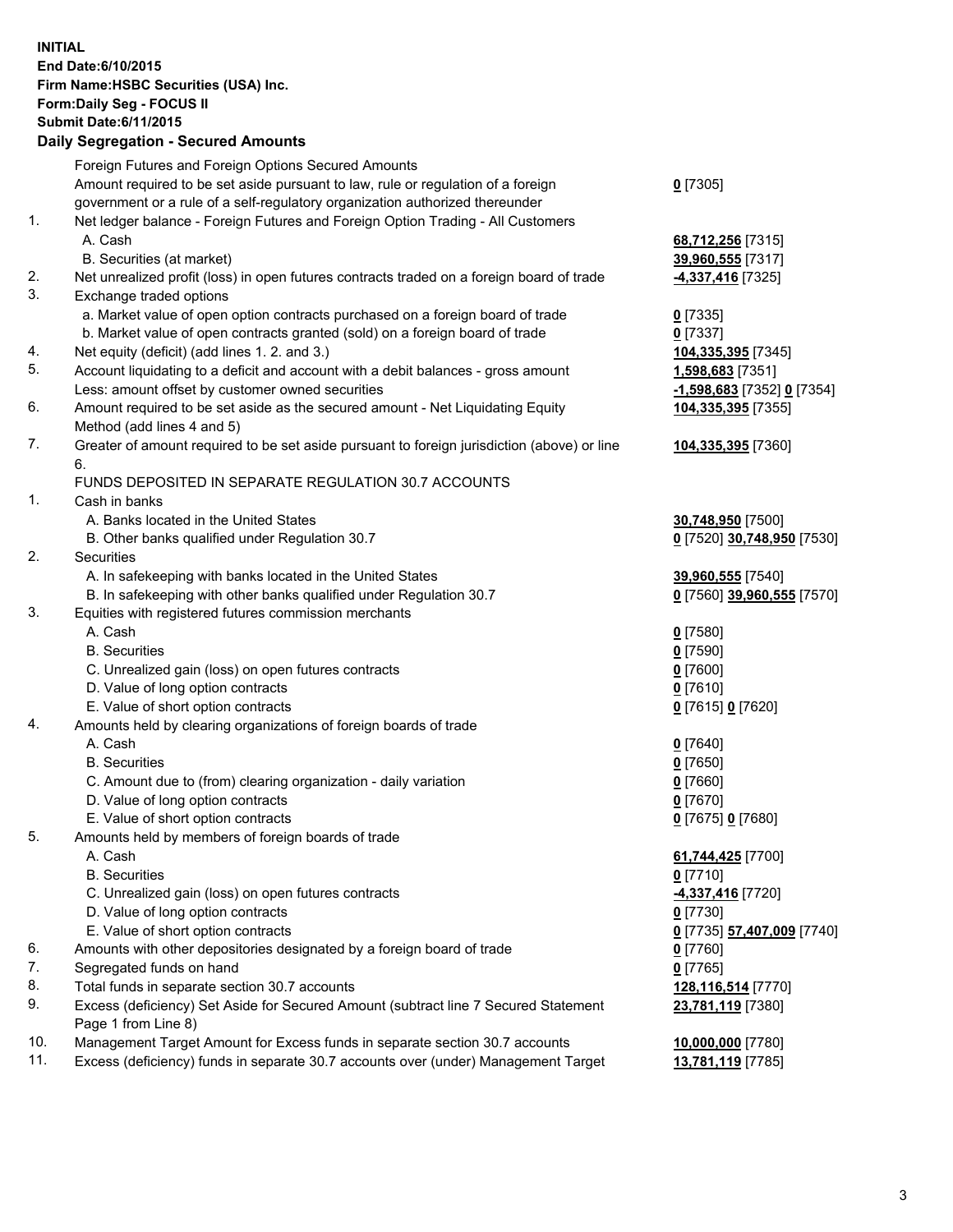| <b>INITIAL</b>                        | End Date: 6/10/2015                                                                            |                             |  |  |  |  |
|---------------------------------------|------------------------------------------------------------------------------------------------|-----------------------------|--|--|--|--|
| Firm Name: HSBC Securities (USA) Inc. |                                                                                                |                             |  |  |  |  |
|                                       | Form: Daily Seg - FOCUS II                                                                     |                             |  |  |  |  |
|                                       | <b>Submit Date:6/11/2015</b>                                                                   |                             |  |  |  |  |
|                                       | Daily Segregation - Segregation Statement                                                      |                             |  |  |  |  |
|                                       | SEGREGATION REQUIREMENTS(Section 4d(2) of the CEAct)                                           |                             |  |  |  |  |
| 1.                                    | Net ledger balance                                                                             |                             |  |  |  |  |
|                                       | A. Cash                                                                                        | 267,904,478 [7010]          |  |  |  |  |
|                                       | B. Securities (at market)                                                                      | 659,058,990 [7020]          |  |  |  |  |
| 2.                                    | Net unrealized profit (loss) in open futures contracts traded on a contract market             | 134,479,759 [7030]          |  |  |  |  |
| 3.                                    | Exchange traded options                                                                        |                             |  |  |  |  |
|                                       | A. Add market value of open option contracts purchased on a contract market                    | 105,873,461 [7032]          |  |  |  |  |
|                                       | B. Deduct market value of open option contracts granted (sold) on a contract market            | 4,752,617 [7033]            |  |  |  |  |
| 4.                                    | Net equity (deficit) (add lines 1, 2 and 3)                                                    | 1,162,564,071 [7040]        |  |  |  |  |
| 5.                                    | Accounts liquidating to a deficit and accounts with                                            |                             |  |  |  |  |
|                                       | debit balances - gross amount                                                                  | 2,965,629 [7045]            |  |  |  |  |
|                                       | Less: amount offset by customer securities                                                     | -2,965,614 [7047] 15 [7050] |  |  |  |  |
| 6.                                    | Amount required to be segregated (add lines 4 and 5)                                           | 1,162,564,086 [7060]        |  |  |  |  |
|                                       | FUNDS IN SEGREGATED ACCOUNTS                                                                   |                             |  |  |  |  |
| 7.                                    | Deposited in segregated funds bank accounts                                                    |                             |  |  |  |  |
|                                       | A. Cash                                                                                        | 114,067,077 [7070]          |  |  |  |  |
|                                       | B. Securities representing investments of customers' funds (at market)                         | $0$ [7080]                  |  |  |  |  |
|                                       | C. Securities held for particular customers or option customers in lieu of cash (at            | 195,199,567 [7090]          |  |  |  |  |
|                                       | market)                                                                                        |                             |  |  |  |  |
| 8.                                    | Margins on deposit with derivatives clearing organizations of contract markets                 |                             |  |  |  |  |
|                                       | A. Cash                                                                                        | 249,425,743 [7100]          |  |  |  |  |
|                                       | B. Securities representing investments of customers' funds (at market)                         | 74,198,398 [7110]           |  |  |  |  |
|                                       | C. Securities held for particular customers or option customers in lieu of cash (at<br>market) | 463,859,423 [7120]          |  |  |  |  |
| 9.                                    | Net settlement from (to) derivatives clearing organizations of contract markets                | 14,594,489 [7130]           |  |  |  |  |
| 10.                                   | Exchange traded options                                                                        |                             |  |  |  |  |
|                                       | A. Value of open long option contracts                                                         | 105,873,461 [7132]          |  |  |  |  |
|                                       | B. Value of open short option contracts                                                        | $-4,752,617$ [7133]         |  |  |  |  |
| 11.                                   | Net equities with other FCMs                                                                   |                             |  |  |  |  |
|                                       | A. Net liquidating equity                                                                      | 53,520,637 [7140]           |  |  |  |  |
|                                       | B. Securities representing investments of customers' funds (at market)                         | 0 [7160]                    |  |  |  |  |
|                                       | C. Securities held for particular customers or option customers in lieu of cash (at            | $0$ [7170]                  |  |  |  |  |
|                                       | market)                                                                                        |                             |  |  |  |  |
| 12.                                   | Segregated funds on hand                                                                       | $0$ [7150]                  |  |  |  |  |
| 13.                                   | Total amount in segregation (add lines 7 through 12)                                           | 1,265,986,178 [7180]        |  |  |  |  |
| 14.                                   | Excess (deficiency) funds in segregation (subtract line 6 from line 13)                        | 103,422,092 [7190]          |  |  |  |  |
| 15.                                   | Management Target Amount for Excess funds in segregation                                       | 50,000,000 [7194]           |  |  |  |  |
| 16.                                   | Excess (deficiency) funds in segregation over (under) Management Target Amount                 | 53,422,092 [7198]           |  |  |  |  |

16. Excess (deficiency) funds in segregation over (under) Management Target Amount Excess